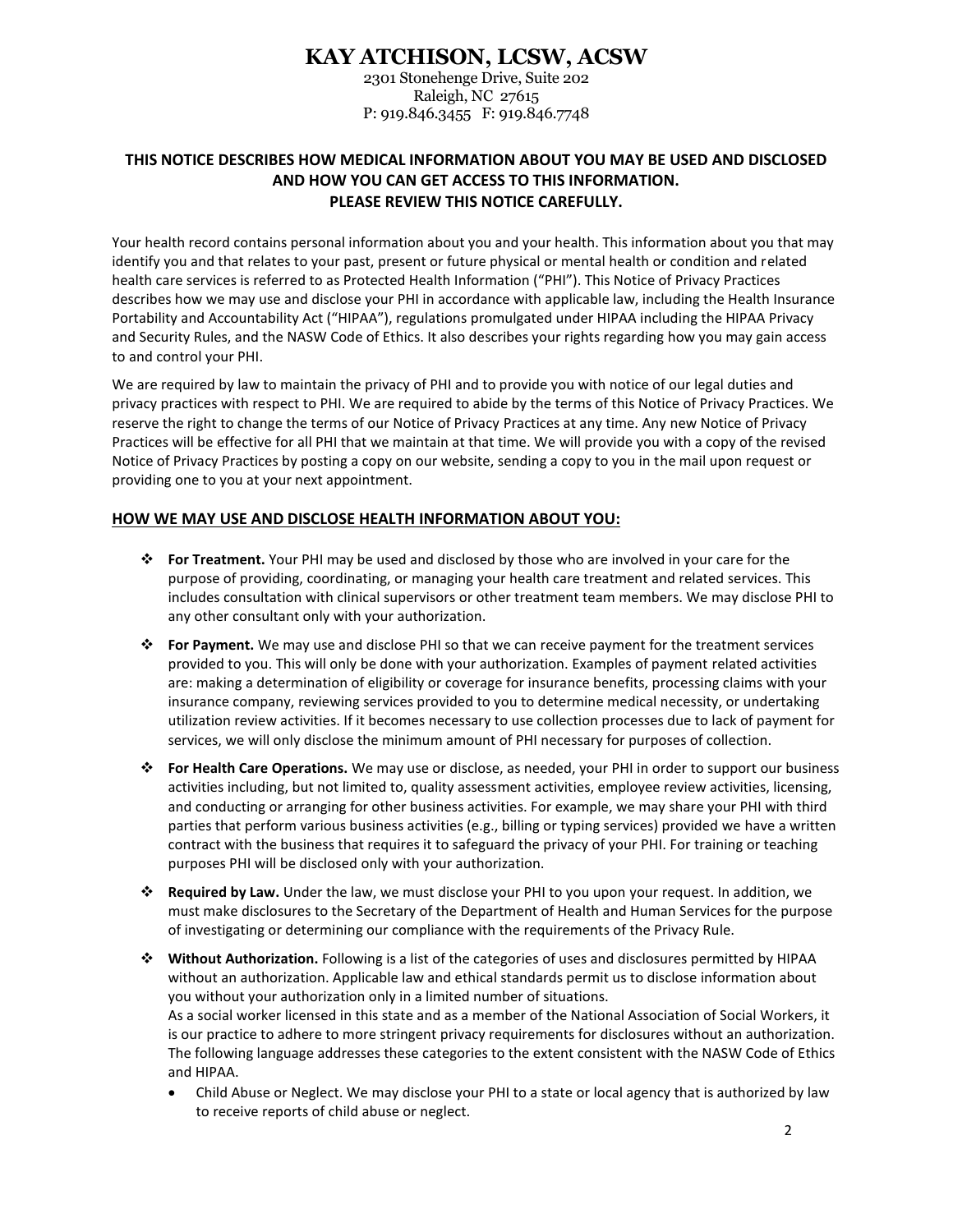- Judicial and Administrative Proceedings. We may disclose your PHI pursuant to a subpoena (with your written consent), court order, administrative order or similar process.
- Deceased Patients. We may disclose PHI regarding deceased patients as mandated by state law, or to a family member or friend that was involved in your care or payment for care prior to death, based on your prior consent. A release of information regarding deceased patients may be limited to an executor or administrator of a deceased person's estate or the person identified as next-of kin. PHI of persons that have been deceased for more than fifty (50) years is not protected under HIPAA.
- Medical Emergencies. We may use or disclose your PHI in a medical emergency situation to medical personnel only in order to prevent serious harm. Our staff will try to provide you a copy of this notice as soon as reasonably practicable after the resolution of the emergency.
- Family Involvement in Care. We may disclose information to close family members or friends directly involved in your treatment based on your consent or as necessary to prevent serious harm.
- Health Oversight. If required, we may disclose PHI to a health oversight agency for activities authorized by law, such as audits, investigations, and inspections. Oversight agencies seeking this information include government agencies and organizations that provide financial assistance to the program (such as third-party payers based on your prior consent) and peer review organizations performing utilization and quality control.
- Law Enforcement. We may disclose PHI to a law enforcement official as required by law, in compliance with a subpoena (with your written consent), court order, administrative order or similar document, for the purpose of identifying a suspect, material witness or missing person, in connection with the victim of a crime, in connection with a deceased person, in connection with the reporting of a crime in an emergency, or in connection with a crime on the premises.
- Specialized Government Functions. We may review requests from U.S. military command authorities if you have served as a member of the armed forces, authorized officials for national security and intelligence reasons and to the Department of State for medical suitability determinations, and disclose your PHI based on your written consent, mandatory disclosure laws and the need to prevent serious harm.
- Public Health. If required, we may use or disclose your PHI for mandatory public health activities to a public health authority authorized by law to collect or receive such information for the purpose of preventing or controlling disease, injury, or disability, or if directed by a public health authority, to a government agency that is collaborating with that public health authority.
- Public Safety. We may disclose your PHI if necessary to prevent or lessen a serious and imminent threat to the health or safety of a person or the public. If information is disclosed to prevent or lessen a serious threat it will be disclosed to a person or persons reasonably able to prevent or lessen the threat, including the target of the threat.
- Research. PHI may only be disclosed after a special approval process or with your authorization.
- Fundraising. We may send you fundraising communications at one time or another. You have the right to opt out of such fundraising communications with each solicitation you receive.
- Verbal Permission. We may also use or disclose your information to family members that are directly involved in your treatment with your verbal permission.
- With Authorization. Uses and disclosures not specifically permitted by applicable law will be made only with your written authorization, which may be revoked at any time, except to the extent that we have already made a use or disclosure based upon your authorization. The following uses and disclosures will be made only with your written authorization: (i) most uses and disclosures of psychotherapy notes which are separated from the rest of your medical record; (ii) most uses and disclosures of PHI for marketing purposes, including subsidized treatment communications; (iii) disclosures that constitute a sale of PHI; and (iv) other uses and disclosures not described in this Notice of Privacy Practices.